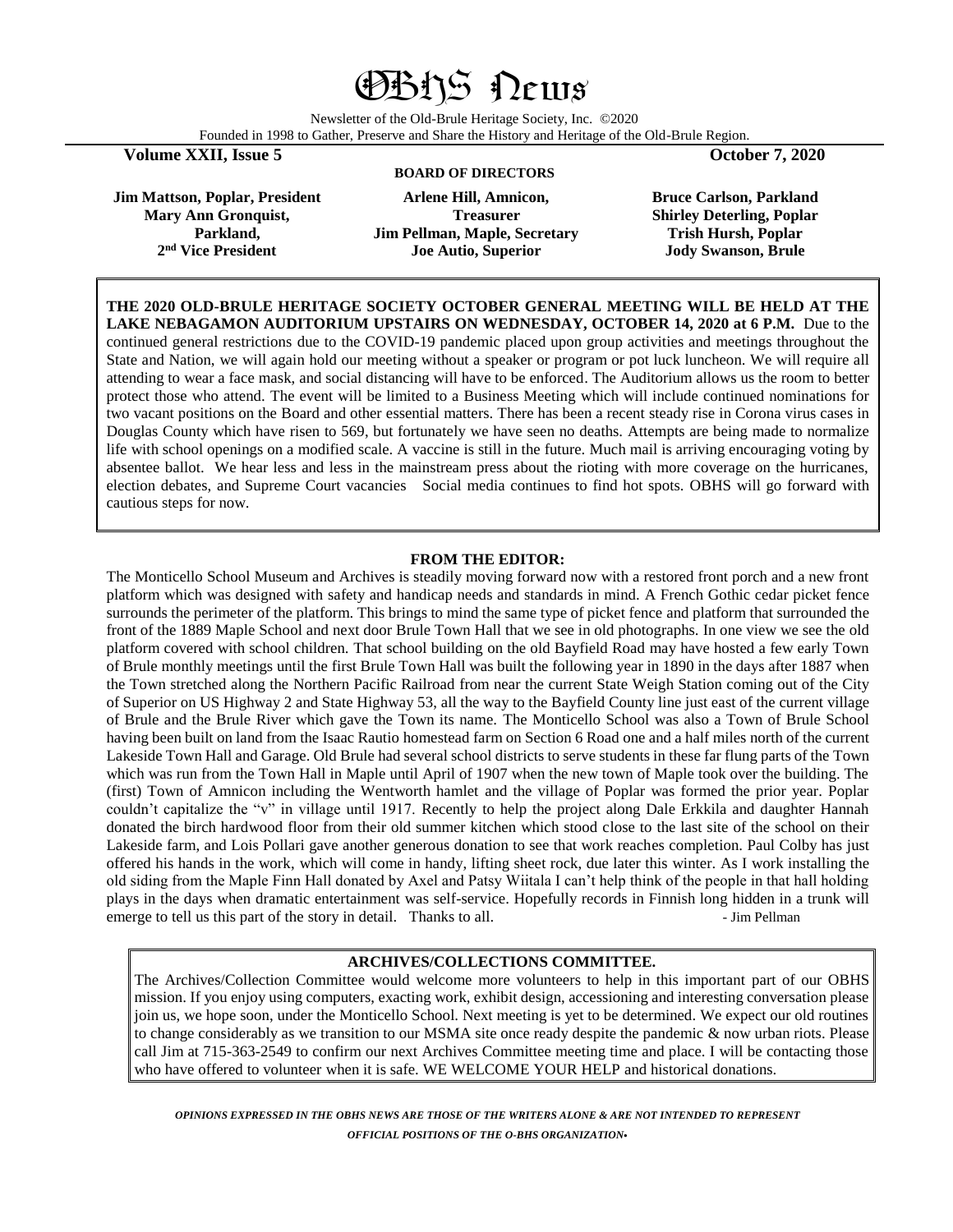# **OLD-BRULE HERITAGE SOCIETY Unapproved MINUTES for the AUGUST ANNUAL MEETING AMNICON TOWN HALL**

# **AUGUST 12, 2020**

**Attendance:** Stripped of program, luncheon and any special reports of group activities and fund raising events, we had few takers for the annual meeting invitation. Eight gathered to review the past year's progress on our sites and doings, contrasted with the approval of Minutes of last year's achievements. We all wore face masks, and observed social distancing. Thanks to the Town of Amnicon for use of their Town Hall, and to Dennis Hill for making arrangements. Attending were Dennis and Arlene Hill, Jim Pellman, Audrey Hakkila, Shirley Deterling, Ron Hendrickson, Mary Ann Gronquist. Matt Miller. Bruce Carlson called unable to make it.

### **BUSINESS MEETING**

**CALL TO ORDER:** President Dennis Hill called the Business Meeting to order at 6:10 p.m.

**MINUTES:** Motion by Audrey Hakkila, seconded by Mary Ann Gronquist to approve the Minutes of the 2019 Annual Meeting held at the Lake Nebagamon Village Auditorium on September 8, 2019 as published in the October 2019 issue of the *OBHS News*. The motion carried.

**TREASURER'S REPORT:** Arlene Hill will gave our Treasurer's Report showing current balances for our four checking accounts, our CD balance and Total Cash Assets:

| <b>General:</b>          | \$658.97    |
|--------------------------|-------------|
| <b>MSMA:</b>             | \$8,581.89  |
| Windmill:                | \$4,791.42  |
| Depot:                   | \$14,341.62 |
| CD:                      | \$5,908.29  |
| <b>Total Cash Assets</b> | \$34,282.19 |

Motion to accept the Treasurer's Report made by Mary Ann Gronquist, seconded by Ron Hendrickson. Motion carried.

## **OLD BUSINESS**:

#### **COMMITTEE REPORTS:**

 **ARCHIVES/WEBSITE:** This committee remains semi-dormant until working space is available at MSMA. Thanks to Earl who continues to update our Website from his home computer. Thanks to all who have donated archive materials this year. Thanks to all for used construction materials. We will have a vintage look when complete.

 **MEMBERSHIPS:** These remain steady, but membership drives are in order with the aging of our group. Memberships can now be paid for the coming year.

 **MSMA PROJECT**: Our KroBar Fundraiser in March was a success and though we have not been able to hold fundraisers since our account balance remains over \$8,000 which should allow us to move the project forward through summer and fall and into this winter. Our front porch is nearly complete and window installation and the hanging of siding will follow. The heating system will follow together with a restroom on each floor. Jim's long-range plans will include more fundraising events for our septic system. In the past a sandpoint served the schools and town halls, as did an over-flowing crock in the Bardon Creek headwaters stream. We will look for the best system for our time with very modest needs. A septic holding tank will be unavoidable in the setting. Estimates for that system are over \$6,000. (Chad at Superior Septic Systems).

 **WINDMILL/GROUNDS:** Painting of the mill was put on hold. The Blueberry Depot was moved to the grounds as was the Erkkila/Heikkurainen Sauna after an extended permitting process. The biffy was pumped, paid for by Basil Edgette (\$50).

 **BLUEBERRY DEPOT PROJECT:** The Depot is currently on its foundation and is now being brought back to original appearance. The Hendricksons held a private rummage sale which raised funds dedicated to the sauna and depot projects. They raised \$2,900, with generous donations of items from Bob K. Duane Colby will be sought for chimney work for the structures.

**SAUNA PROJECT:** The sauna is now on its foundation and assessments are being made as to log restoration. It should be an easier process to replace logs as they are not dove-tailed but straight cuts.

 **MERCHANDISE & PUBLICATIONS:** All sales have been affected by the Virus Pandemic with tour and event cancellations. This remains an active problem to this moment and for the foreseeable future. We may need more intermediate shirt sizes eventually. We need to examine our website to ensure our offers there are in line with what we have in stock; prices may have to be adjusted in some cases. We wait to see MSMA brought on line with a stable year round presence and more routine public traffic which will call for a gift shop with all of the OBHS inventory on hand.

**FRIENDS OF OBHS:** Currently, there are 1172 members on this Facebook group site which is independent of OBHS. Thanks to Janine Seis and Nancy Moreland for their continuing work on this site on our behalf.

 **NOMINATIONS FOR BOARD OPENINGS FOR 2020-2021:** We have two open slots to fill this year: President Dennis Hill and Matt Miller will be leaving after four years (two full terms). We will need an Assistant Treasurer. We thank Dennis and Matt for their generous service to our group and to our local history.They were charged with seeking out replacements for themselves. Thus far they have not had success. We will bring this up at our next General Meeting. **2020 Board Member Action List**

| 2020 Doard Member Action List                            |               |           |                             |                  |
|----------------------------------------------------------|---------------|-----------|-----------------------------|------------------|
| <b>Board Roster and terms:</b>                           | Came on Board | Term-Rem. | <b>Departure from Board</b> | Action for 2020  |
| Matt Miller, Superior, (retiring as <b>Asst. Treas.)</b> | -2016         | $2-0$     | Aug. 2020                   | Need Replacement |
| Dennis Hill, Amnicon (retiring as <b>President</b> )     | 2016          | 2-0       | Aug. 2020                   | Need Replacement |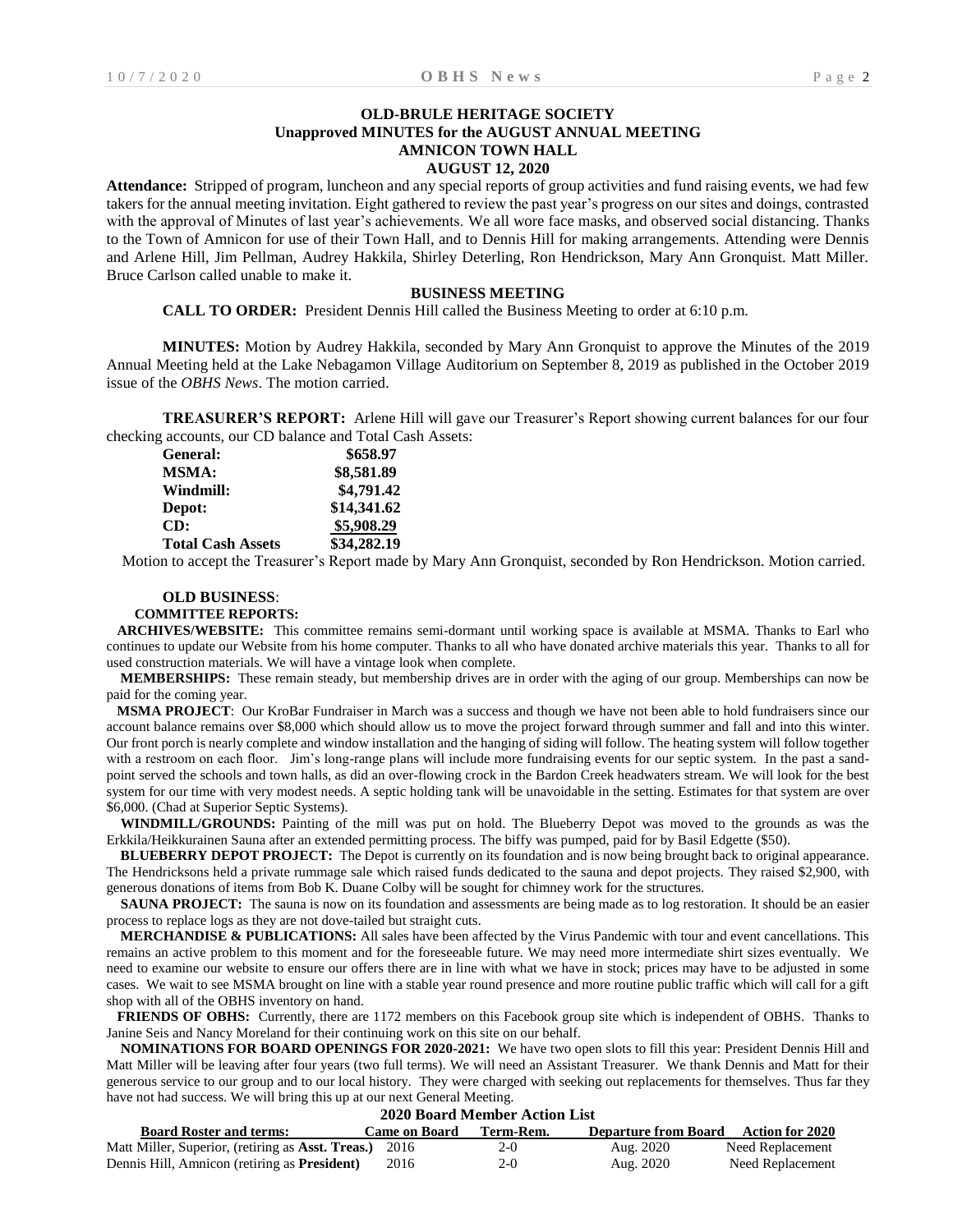| Jim Mattson, Poplar                         | 2017 | $2 - 1$ | Aug. 2021 | None        |
|---------------------------------------------|------|---------|-----------|-------------|
| Bruce Carlson, Parkland                     | 2017 | $2 - 1$ | Aug. 2021 | None        |
| Jody Swanson, Brule                         | 2017 | $2 - 1$ | Aug. 2021 | None        |
| Trish Hursh, Poplar,                        | 2017 | $2 - 1$ | Aug. 2021 | None        |
| Jim Pellman-Maple, (again Active) Secretary | 2019 | 1-1     | Aug. 2023 | Done        |
| Joe Autio, Superior                         | 2019 | 1-1     | Aug. 2023 | Done        |
| Shirley Deterling, Poplar                   | 2019 | $1 - 1$ | Aug. 2023 | Done        |
| Arlene Hill, Amnicon, Treasurer             | 2019 | $1 - 1$ | Aug. 2023 | Done        |
| Mary Ann Gronquist, Parkland, 2nd VP        | 2019 | 1-1     | Aug 2023  | Done        |
| <b>OPEN</b> (Need two nominees)             | 2020 | 1-2     | Aug 2024  | <b>OPEN</b> |
| <b>OPEN</b> (Need two nominees)             | 2020 | 1-2     | Aug 2024  | <b>OPEN</b> |

A 1st VP had not been named in 2019.

Bruce Carlson was mentioned as a possible 1<sup>st</sup> VP candidate as was Trish. Lila Ronn mentioned as someone who should be asked to take a Board seat once healed from surgery. The Bergstens should also be approached.

|                                                                | <b>COMMITTEE CHAIRS:</b> Thanks to the current Committee Chairs for their years of fine service: |
|----------------------------------------------------------------|--------------------------------------------------------------------------------------------------|
|                                                                |                                                                                                  |
|                                                                | Jim Mattson.                                                                                     |
|                                                                |                                                                                                  |
|                                                                |                                                                                                  |
| Davidson Windmill, Eskolin House, Sauna, Depot Taylor's Bridge |                                                                                                  |
|                                                                |                                                                                                  |
|                                                                |                                                                                                  |
|                                                                |                                                                                                  |

Only Committee Chairpersons have to be on the OBHS Board. We should formalize a Finance Committee with our Treasurer as Chair and his/her Assistants as Vice-Chairs.

## **OTHER OLD BUSINESS:**

 **BYLAWS & JOB DESCRIPTIONS, BUDGET REVIEW:** Jim Pellman as ad hoc Committee chair has looked at our by-laws and finds them OK. Our Standing Committees and Board Officer Job descriptions still need a review. A routine Budget Review has been put off due to the virus and successful large grants in support of projects at the Windmill site, and at MSMA. We should revisit our budget as these accounts and projects wind down.

# **NEW BUSINESS:**

# **UPCOMING DATES:**

 **OBHS BOARD MEETING:** Wednesday, September 9, 2020, 6:00 p.m. at the Eskolin House. Board Officers for 2020- 21 are being sought.

 **WINDMILLL/ESKOLIN HOUSE TOURS:** Third Saturday Tours: Cancelled due to the Corona 19 virus pandemic. **BAYFIELD APPLE FESTIVAL & OPEN HOUSE PLANNING:** 

Cancelled due to cancellation of the Bayfield Apple Festival in 2020 due to the Corona 19 virus.

**FUNDRAISING PROSPECTS AND ONLINE PAYMENT PROSPECTS:** Matt M. suggested we investigate "Q Code" and Pulpal as means for allowing people to pay for goods, to donate, or to pay dues on line. He has already done some of this work. Tabled for now.

**KIOSK AT WINDMILL SITE:** Suggested by Jim P. More research needed.

 **ADJOURNMENT:** Motion by Ron H., second by Matt M. to adjourn the Annual Meeting. Motion carried, Meeting adjourned at 6:50 p, m.

**A brief New Board Meeting chaired by our Secretary Jim P. followed. Motion by Mary Ann G. to follow recommendations of the group in electing Board Officers. We will take up missing positions at our next Board meeting and NBC Bank signatures.**

Respectfully submitted, Jim Pellman, Secretary

.

# **OLD-BRULE HERITAGE SOCIETY Unapproved MINUTES for the September 9, 2020 BOARD MEETING Eskolin House**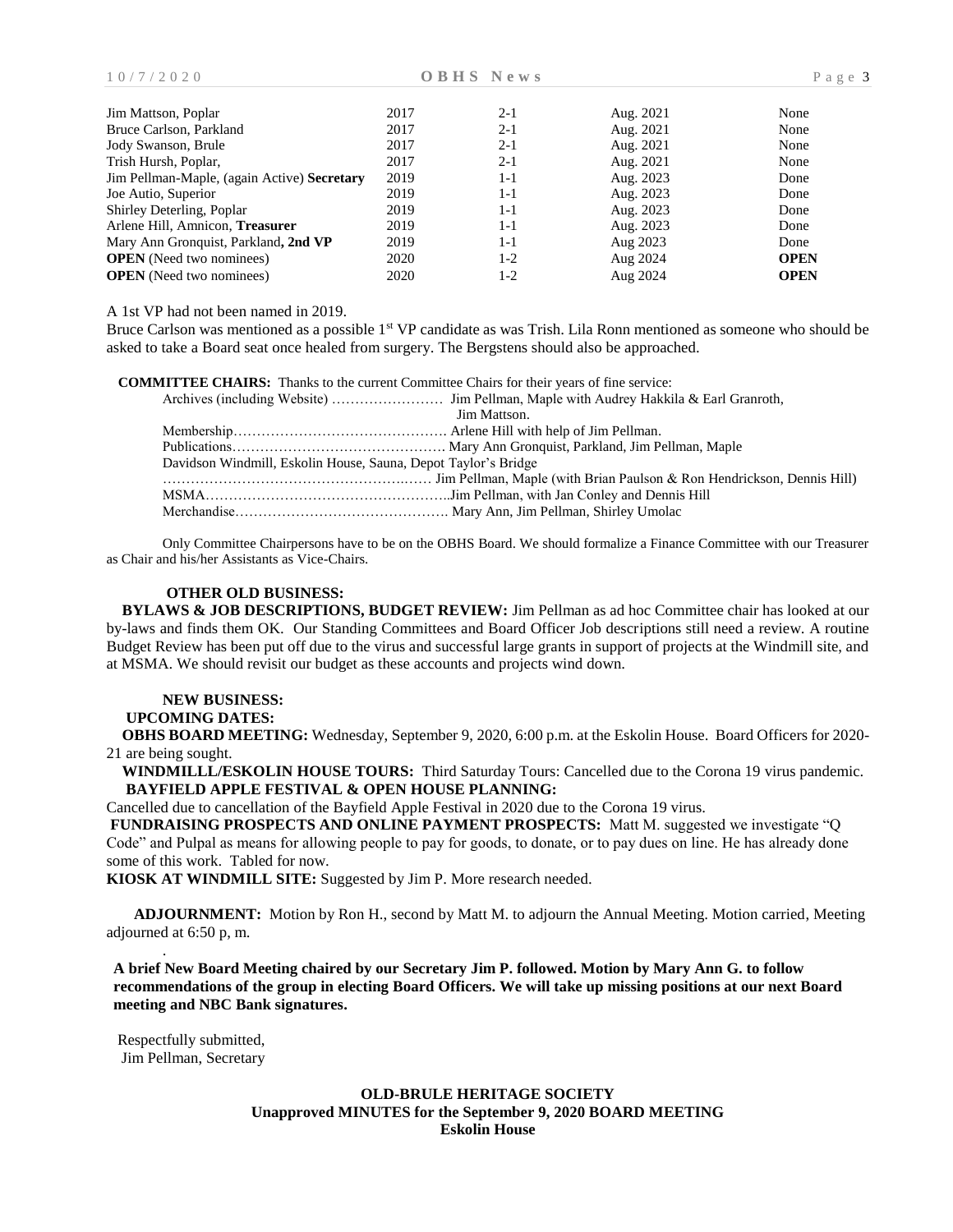.

Due to the CORONA 19 Pandemic the Board Meeting was held observing virus protocol with face masks and social distancing. The following Board Members and one visiting Member signed the roster passed around: Jim Mattson, Jim Pellman, Arlene Hill, Shirley Deterling, Mary Ann Gronquist and retired President, Dennis Hill. There was no pot luck lunch. Our Business Meeting was as brief as possible.

#### **BUSINESS MEETING:**

**CALL TO ORDER:** With Dennis Hill's retirement and two Board positions still to fill, by acclamation of those present the Meeting was called to order by Jim Mattson who had been approved as President in absentia at our August Annual Meeting and who had in the interim agreed to accept that position. He called the meeting to order at 6:05 p.m.

**MINUTES:** Motion by Mary Ann G., with a second by Shirley D. to approve the Minutes of the Friday, July 10, 2020, Board Meeting held at Eskolin House as printed in the August *OBHS News*. Motion carried.

|                                                               |              | <b>TREASURER'S REPORT:</b> Treasurer Arlene Hill will submit her Report effective September 11, 2020: |
|---------------------------------------------------------------|--------------|-------------------------------------------------------------------------------------------------------|
| <b>Current Balance</b>                                        | 9-11-2020    | At Annual Meeting 8-12-20                                                                             |
| <b>GENERAL FUND:</b>                                          | \$535.80     | \$658.97                                                                                              |
| WINDMILL FUND:<br>(Cash on hand: \$81.38)                     | \$\$4,844.06 | \$4,791.92                                                                                            |
| <b>MSMA FUND:</b>                                             | \$8,436.64   | \$8,581.89                                                                                            |
| <b>DEPOT/SAUNA FUND:</b><br>(Ron H. Sale \$2,566.00 included) | \$16,907.62  | \$14,341.62                                                                                           |
| <b>CD</b>                                                     | \$5,908.29   | \$5,908.29                                                                                            |
| <b>TOTAL</b>                                                  | \$36,632.41  | \$34,282.19                                                                                           |

Discussion commenced about change to Check Signers' List at Poplar NBC with change of Board: Dennis Hill, Arlene Hill and Jim Pellman, all approved last year were left on the list leaving three signers.

Motion by Mary Ann Gronquist, seconded by Shirley Deterling to accept the Treasurer's Report and to make these changes to the Signer's List. Motion carried.

Request was made to supply all Board Members with a full roster of our Group. The Secretary was instructed to supply either a digital or hard copy of the list to each. Jim will take care of this.

| <b>2020 Board Member Action List</b>             |                      |           |                             |                        |
|--------------------------------------------------|----------------------|-----------|-----------------------------|------------------------|
| <b>Board Roster and terms:</b>                   | <b>Came on Board</b> | Term-Rem. | <b>Departure from Board</b> | <b>Action for 2020</b> |
| Matt Miller, Superior, (retired as Asst, Treas.) | 2016                 | $2-0$     | Aug. 2020                   | Need Replacement       |
| Dennis Hill, Amnicon (retired as President)      | 2016                 | $2-0$     | Aug. 2020                   | Need /Replacement      |
| Jim Mattson, assumed Presidency, Poplar          | 2017                 | $2 - 1$   | Aug. 2021                   | None                   |
| Bruce Carlson, Parkland                          | 2017                 | $2 - 1$   | Aug. 2021                   | None                   |
| Jody Swanson, Brule                              | 2017                 | $2 - 1$   | Aug. 2021                   | None                   |
| Trish Hursh, Poplar,                             | 2017                 | $2 - 1$   | Aug. 2021                   | None                   |
| Jim Pellman-Maple, again Active, Secretary       | 2019                 | $1 - 1$   | Aug. 2023                   | Done                   |
| Joe Autio, Superior                              | 2019                 | $1 - 1$   | Aug. 2023                   | Done                   |
| Shirley Deterling, Poplar                        | 2019                 | $1 - 1$   | Aug. 2023                   | Done                   |
| Arlene Hill, Amnicon, Treasurer                  | 2019                 | $1 - 1$   | Aug 2023                    | Done                   |
| Mary Ann Gronquist, Parkland, 2 <sup>nd</sup> VP | 2019                 | $1 - 1$   | Aug 2023                    | Done                   |
| <b>OPEN</b> (Need two nominees)                  | 2020                 | $1-2$     | Aug 2024                    | <b>OPEN</b>            |
| <b>OPEN</b> (Need two nominees)                  | 2020                 | $1-2$     | Aug 2024                    | <b>OPEN</b>            |
| A $1st$ VP had not been named in 2019.           |                      |           |                             |                        |

**We need to take action to fill these vacancies. Motion needed to accept the list of nominees for installation. It was decided to wait until the next General Meeting to attempt to fill these Board positions. Suggested nominees: Lila Ronn if & when recovered, either one of the Bergstens, Dorothy or Dan. At this meeting all "Blue Cards" (volunteer hours forms) will be distributed and explained.**

## **COMMITTEE CHAIRS for review:**

**OLD BUSINESS:**

Publications……………………………………… Mary Ann Gronquist, Jim Pellman Davidson Windmill, Eskolin House, Sauna, Depot and

Archives (including Website) …………………… Jim Pellman (with Audrey H., Earl Granroth, Mary Ann, Jim Mattson and Shirley Deterling

Membership……………………………………… Treasurer Arlene Hill with help from Secretary Jim Pellman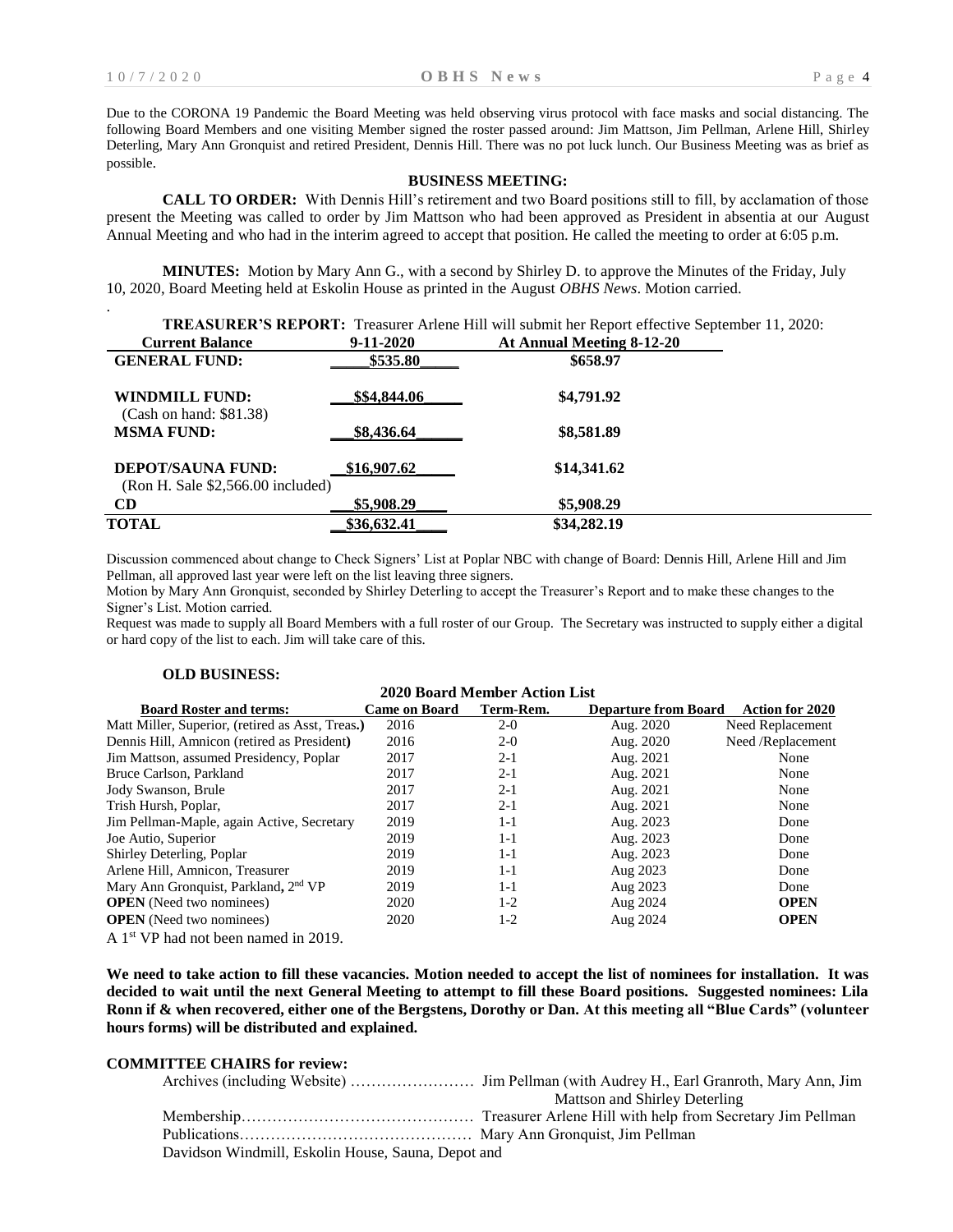| Hendrickson)    |
|-----------------|
|                 |
|                 |
| Shirley Umolac) |

Only Committee Chairpersons have to be currently on the OBHS Board. Others should be members. We should formalize a Finance Committee with our Treasurer as Chair and his/her Assistants as Vice-Chairs. (Arlene, Trish, Matt, Jim Mattson.)

#### **COMMITTEE REPORTS:**

 **ARCHIVES/WEBSITE:** This committee remains semi-dormant until working space is available at MSMA. Thanks to Earl G. who continues to update our Website from his home computer. Thanks to all who have donated archive materials this year. The Archives Committee awaits completion of Monticello School Museum and Archives project basement which is moving forward. Potential donation of materials from Wesley and Karen Johnson of Lakeside.

 **MEMBERSHIPS:** Membership renewals can now be paid for the upcoming year. Membership continues to remain steady. For reports on total membership, we sum all categories (individual, family, and business) by count of individuals involved. We will try to better highlight our need for membership and funding growth in our newsletter and more prominently display our Board Members and Officers.

 **MSMA PROJECT**: Jim P. reported our KroBar Fundraiser in March was a success and though we have not been able to hold fundraisers since our account balance remains over \$8,000 which should allow us to move the project forward through summer and fall and into this winter. Our front porch is nearly complete with handicap ramp front platform well along. Installation of four windows and the hanging of siding will follow. The heating system will follow that together with the restroom framing on each floor. Jim's long-range plans will include more fundraising events for our water/septic system. In the past a sand-point served the schools and town halls, as did an over-flowing artesian crock in the Bardon Creek headwaters stream next to where MSMA is now located. We will look for the best system for our time with very modest needs. A septic holding tank will be unavoidable in the physical setting. Estimates for that system are over \$6,000. (Chad at Superior Septic Systems).

 **WINDMILL/GROUNDS:** Painting of the mill was put on hold. Dennis reported on closer inspection that the mill shingles can be repaired and should be good for ten years. Jim agreed to take on the job of sealing the holes. Dennis also mentioned the issue of the outer skin. He said there are two ways to address the issue, one to replace the skin, and two, to cover the skin with metal. Unspoken was the third way which is to continue with patching and painting with high quality paint which Jim has made appeals for. (see August *OBHS*   $N_{\text{PWS}}$ 

 **BLUEBERRY DEPOT PROJECT:** The Depot is currently on its foundation and is now being brought back to original appearance. The Depot will get a new roof. The Hendricksons just held a private rummage sale which raised \$2,566 in funds dedicated to the sauna and depot projects. Our thanks to them.

**SAUNA PROJECT:** The sauna is now on its foundation and assessments are being made as to log restoration and chimney construction. Dennis reported that the damage to logs will be easier to repair due to the logs not being dove-tailed, but sawn square, and square notched.

 **MERCHANDISE & PUBLICATIONS:** All sales have been affected by the Virus Pandemic with tour and event cancellations. This remains an active problem to this moment and for the foreseeable future. We may need more intermediate shirt sizes eventually. We need to examine our website to ensure our offers there are in line with what we have in stock; prices may have to be adjusted in some cases. We wait to see MSMA brought on line with a stable year round presence and more routine public traffic which will call for a gift shop with some of all of the OBHS inventory on hand. All publishing efforts are still on temporary hold.

 **FRIENDS OF OBHS:** Currently, there are 1172 members on this Facebook group site which is independent of OBHS. Thanks to Janine Seis and Nancy Moreland for their continuing work on this site on our behalf.

 **BYLAWS & JOB DESCRIPTIONS, BUDGET REVIEW:** Jim Pellman as ad hoc Committee Chair has looked at our by-laws and finds them OK. Our Standing Committees and Board Officer Job descriptions still need a review. A routine Budget Review has been put off due to the virus and successful large grants in support of projects at the Windmill site, and at MSMA. We should revisit a budget as these accounts settle down.

 **OTHER OLD BUSINESS: None.**

#### **NEW BUSINESS:**

#### **UPCOMING DATES:**

 **OBHS GENERAL MEETINGS:** Wednesday, October 14, 2020, 6 pm First proposed location is Lake Nebagamon Auditorium. Jim will check for availability.

 Dennis will check for availability of the Amnicon Town Hall for the December 9, 6 p.m. General (Christmas) Meeting, **OBHS BOARD MEETINGS:** To be held Wednesday, November 11, 2020, 6 p.m. Jim will check for availability of

Maple Town Hall. Dennis will check for the availability of the Amnicon Town Hall for the January 2021 Board Meeting.  **WINDMILLL/ESKOLIN HOUSE TOURS:** Third Saturday Tours: Cancelled due to the Corona 19 virus pandemic.

**BAYFIELD APPLE FESTIVAL & OPEN HOUSE PLANNING:** Cancelled due to cancellation of the Bayfield Apple Festival for 2020 due to the Corona 19 virus.

 **SYMPATHY & ENCOURAGEMENT**: Ron H. with health issues, Lila R. after surgery. Family of Brady Van Hove, great-grandson of the late Member Laila Magnuson, and her late daughter Susie (Mike) Jahn, son of her daughter Missy. Brady died in a construction accident on the job at Kimmes Oil in Superior.

#### **OTHER NEW BUSINESS:**

**SAFETY DEPOSIT BOX:** Upon receiving the legal documents box from Dennis, President Jim M. felt the importance of getting them into a safe location. Shirley Deterling moved that we rent a Safety Deposit Box at Poplar's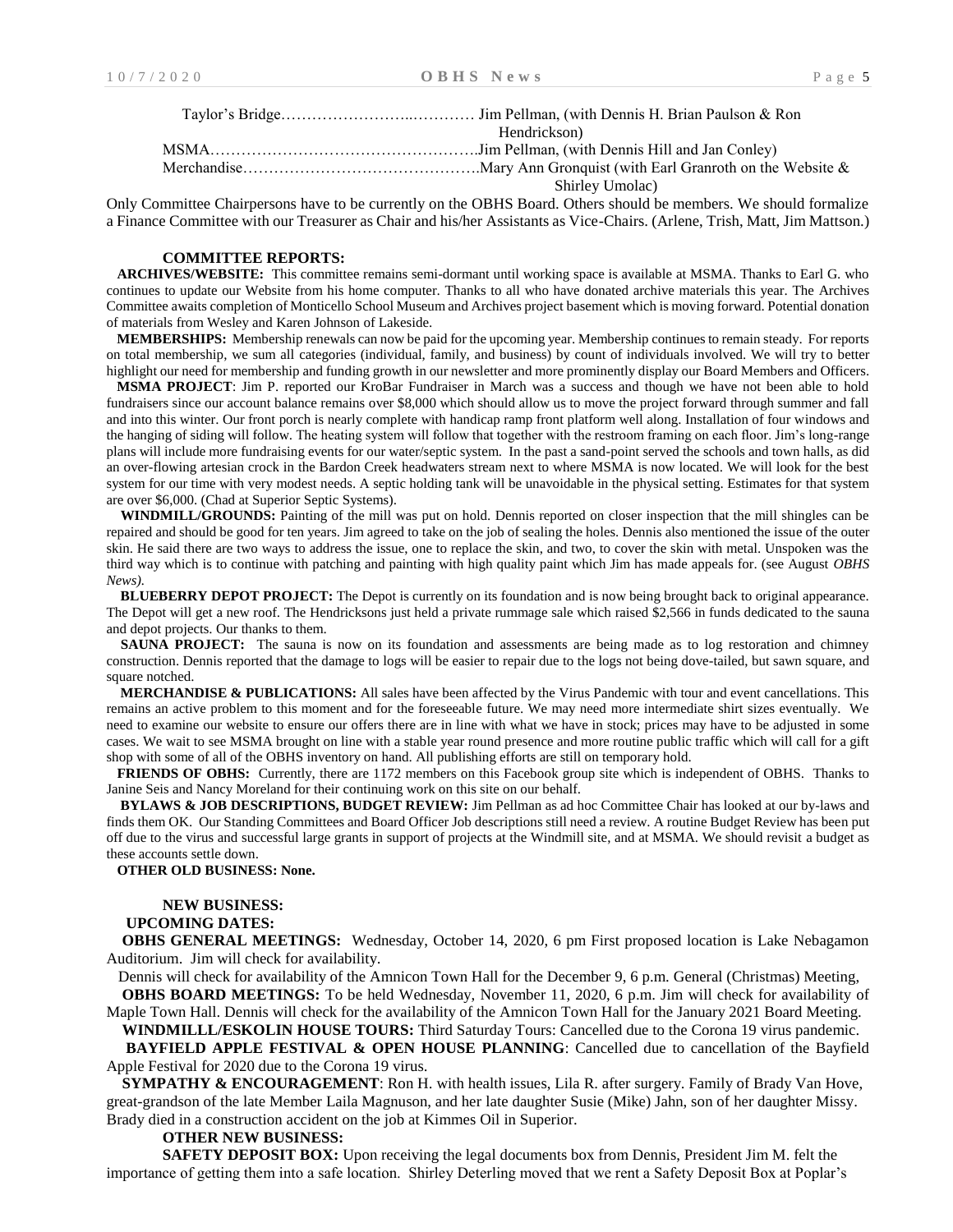NBC, seconded by Mary Ann G. Discussion followed with signers for access: Arlene Hill, Jim Pellman, and Jim Mattson. Arlene agreed to contact the bank and was authorized to establish the rental agreement as part of the Shirley/Mary Ann motion. Motion carried. The Secretary will provide Minutes with the requested authorizations.

**2021 OBHS ANNUAL HISTORICAL CALENDAR**: Jim will be working on this early, and will attempt to cut the numbers of copies printed down if possible. He will try to have it done in October, perhaps with less text.

**ADJOURNMENT:** Motion to adjourn by Mary Ann G., second by Shirley Deterling. Motion carried. Meeting adjourned at 7:35 p.m.

Respectfully submitted, Jim Pellman, Secretary

#### **FUND-RAISING MERCHANDISE FOR SALE**

 The Society has available regional history magnets, plus Davidson Windmill memorabilia: mugs, caps, tee shirts, sweat shirts, key chains, buttons and photos for sale. Early issue magnets are going for \$1 each, or 6 for \$5.00, proceeds to our General fund. Windmill mugs, caps & tee shirt proceeds go into the Windmill Fund. *SEE OUR WEB SITE (*[www.oldbrule.org](http://www.oldbrule.org)/)*) FOR CURRENT SALE ITEMS AND PRICES.* Our Windmill vests are for sale for \$24.00. Popular has been our zipper front, hooded, *I've Been Through the Mill* sweatshirts and tee-shirts.

 Our book**,** *Wisconsin Far Northwest*, and Nan Wisherd's books, *Brule River Country* (HC \$25.95, SC \$18.95) and *Pathways* and *Echoes*, Lakeside's *Sisu and Sauna, (out for now)* and *Amnicon From the Beginning*, are available for \$20.00 a copy + \$3.50 shipping. Wisconsin sales tax is included in all of our prices. Shipping and handling for mugs, caps and tee shirts is a \$4.00 minimum. All items are also available for purchase at our meetings or by contacting an OBHS member. Our booklet, *Davidson Windmill History* by Jim Pellman and Gene Davidson is available for \$8.00 (+\$2.00 shipping). Leigh P. & Richard Jerrard's expanded and revised edition of *The Brule River of Wisconsin* is available at \$20.00 (+\$3.50 shipping). See our calendar ad above. Jane Pearson Grimsrud has released small and large print versions of *Brule River Forest and Lake Superior Cloverland Anecdotes*. Both are available for \$20.00 (+\$3.50 shipping). Poplar Hardware also has an inventory of most of our titles. Please check ahead for current availability. Also please contact our members for more info. Nan's new title from Cable Publishing, *Boys of the Brule,* is now available.

Area History: N**o. 135**

*This photograph and text was taken from the month of October in the 2020 issue of the OBHS Annual Historical Calendar.*

**10.20 A Class Taught in Cloverland by Teacher Emily Mackey, c. 1945-46.** These are believed to be Cloverland's King School students from sometime before the school was abandoned in 1947. The later King School had formerly been a Brule

School located in what then became an east Cloverland school in 1921 when the town formed. It was a joined structure which brought together under one roof the original one room King School and the Harvey School. A fire in 1932 took down the large new social hall constructed by the East Cloverland Improvement and Cooperative Fair Association which had formed in 1926. After several efforts, a depression and a World War, finally in 1947 this group reorganized and the King School became the site of the Cloverland Community Club whose records are preserved in the OBHS Archives. This photo was found amidst those records which gives a thorough listing of those pictured but no date. For those I could find I have added rough dates for students' births. Teacher, Emily Mackey, Helen Burhans, Bobby Garz (born 1936), Marlene Wilgren, Jean Moreau (born 1935), Dean Nyquist (born 1935), Caroline Perry, Peter Mackey, Clayton Beckman (born December 30, 1933 in Brule, son of William and Ailie [Kangas] Beckman), Patsy Remer (born 1937 ), Beverly O'Berg, Alice Remer (born 1938), Dicky Garz (born 1934), Josephine Burhans, Beverly Remer (born 1939), Dicky Peterson (born



1939), ??, Betty Oberg, Bernice Oberg, Donald Perry, Bobby Burl, Ray Korhonen (born 1935), Clarence Peterson (born 1934). If the youngest children pictured here are six, we can guess 1946 is a good one for the date, thus likely this being the last class held in the King School, except for those who were taught there after the Cloverland School burned in the 1950s, Larry Luostari among those students. *Cloverland Community Club photo, OBHS Collection*.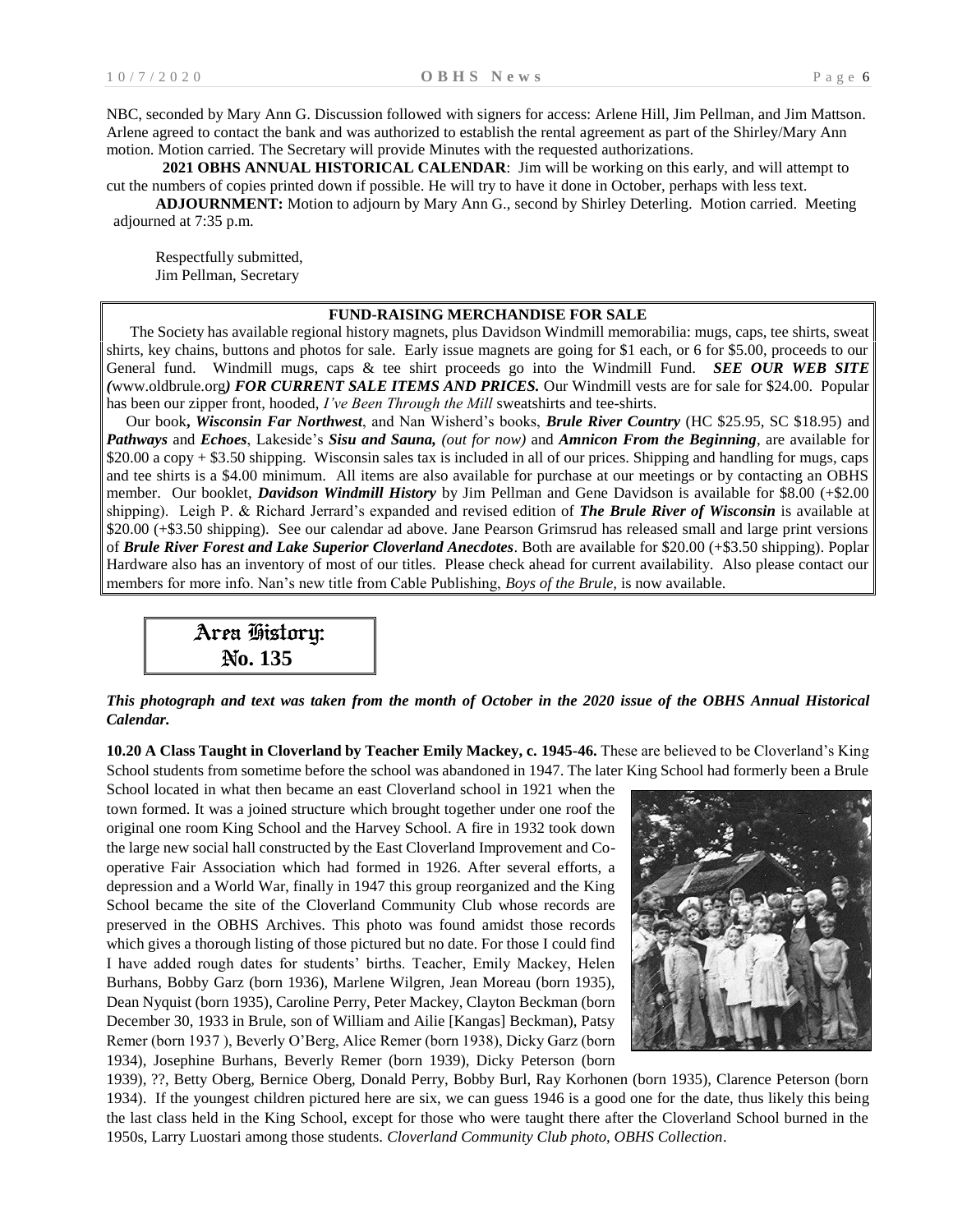#### **~ NOTICES ~**

 **MEMBERS:** Thanks to all who have started paying their Dues for the 2021 year. Please turn in your volunteer hours on your Blue Sheets for August 2019 thru July 2020 if you haven't yet. Please contact Jim P., our Secretary, for new Blue sheet forms for next year**.**

**THANK YOUS & RECOGNITIONS:** To all who are trying to make it safer for all of us to function in these tough days.

 **CONGRATULATIONS:** To OBHS **Family Members Lee & Lora Olson's granddaughter Hanna Hovland** who, just becoming a Junior at Denfeld, helped carry her softball team in 8 straight wins to take a Peoria, IL trophy. She plays center field & is a good hitter.

**OUR ENCOURAGEMENT & SYMPATHY:** To all of us, but especially to the many whose health and livelihood has been directly impacted by the COVID-19 Pandemic. Also to family & friends of the many, listed here, whom we have recently lost:

**Jani Jo (Carlsgaard) Dalbec,** 48, Superior, who died at home October 5, 2020**,** born in 1971, daughter of Jean & Robert Carlsgaard of Superior, graduated in 1989 from Superior Senior HS, in childhood spent summers at the family cabin at Lake Minnesuing, married Shawn Dalbec, preceded in death by her father, survived by her mother, Shawn, daughters, Ali & Keily, son, Luke (Tabitha), stepson, Terence (Niki Clug), grandsons, sister Chery (Paul), brothers, Randy, Tim, Terry and Thomas (Dawn).

**Joanne Caroline (Lohse) Pitt**, 68**,** Superior, who passed away September 30, 2020 at Essentia Health-St. Mary's in Duluth, after a brief illness, born in 1952 in Duluth to Alfred & Barbara Lohse, graduated from Superior Senior HS in 1970 & WITC- Superior's LPN training program in 1971, married Marvin Pitt in 1981 in Superior, had a 50 year career in nursing, spending 15 years as a school nurse, adopted two children, preceded in death by her parents, brother, Paul, survived by husband, Marvin, her children, two sisters, OBHS Member Patricia (Gerald) Anderson, Brule, Robin (Richard) Schuenemann, Twin Cities, brother, John (Darleen) Lohse, Superior.

**David J. Trojan,** 87, Chicago and Brule, who died September 27, 2020 from complications of Lewy Body Dementia, grew up in Chicago, only child of Louis & Betty Trojan, with wife, Peggy (Lundeen), raised one son and five daughters, was a 21 year decorated Marine Corps aviator, had a doctorate in Sociology and taught at UWS and at several universities globally, preceded in death by his parents, survived by wife & OBHS speaker, Betty, & by their children & their children.

**Diane K. (Johnson) Larson**, 71, Superior and Lake Nebagamon, who passed away September 21, 2020, born in Superior in 1949, the daughter of Warren and Rita Johnson, graduated from Cathedral High School, went on to earn a Bachelor of Education degree from UWS, become a full-time teacher at Cathedral School, retiring there, preceded in death by her parents,, husband Larry A. Larson, survived by family including her three children, eight grandchildren; three sisters, & four brothers, Mark, Michael, Dean & Brian Johnson.

**Brian Androski**, 65, Superior & Iron River, who died September 21, 2020, at home with wife & son by his side, born in Superior in 1955, son of James & Gladys (Anderson) Androski, married Leana Basley in 1980, graduated from Superior Senior HS in 1974 & went on to Indianhead Tech. Col., was in real estate & was an Ironworker, preceded in death by parents; son, Brian, 3 siblings, survived by wife Leana 'Pete'& son, Dustin, grandchildren, siblings, Janet Gozanski, Bruce, Brad (Loree) Androski & Mary (Gary) Peterson.

**Delores E. (Bong) Heidemann**, 88, Superior, who died September 15, 2020 at Twin Ports Health Services in Superior, born in 1932 in Superior to Arvid & Agnes (Anderson) Bong, married Eugene Heidemann in 1951, survived by three daughters, among them Jody (Paul) Hansen, Iron River, 4 grandchildren, 9 great-grandchildren, preceded in death by parents, husband Eugene & brother George Bong.

**Marit Karin (Grestad) Johnson**, 81, passed away August 9, 2020 at Lake Minnetonka Shores in Spring Park, MN, was born and grew up in Norway, in 1960 married Arvid Johnson of Lake Nebagamon, lived many years in Wheaton, IL, survived by three sons, Kent, Scott and Dean Johnson & two siblings in Norway, Øivind (Brith Unni) Grestad and Astri Grestad.

**Joyce L. (Lintula) Darker**, 82, South Range, WI, who died September 11, 2020 at Solvay Hospice House in Duluth, born in Superior in 1938, daughter of William and Alice (Christianson) Lintula, a graduate of Northwestern High School, class of 1956, with husband, Bill owned and operated the Silver Star in the 1980s, worked as Secretary and Supervisor for the Wisconsin Division of Vocational Rehabilitation, retiring in 1995, survived by daughter, Kimberly (David) Pioro, sister Shirley Johnson, preceded in death by her parents,; husband,William Darker; son, William Darker Jr., & sister, Bette (Gerald) Nollet.

**Brady Paul VanHove**, 21, Solon Springs, WI, who died from injuries sustained in an industrial accident September 8, 2020 in Superior, born in Duluth in 1999, the son of Melissa "Missy" Jahn and Kevin VanHove, graduated from Northwestern HS, class of 2017, received his CDL certification and worked as an operator and truck driver for Kimmes Oil, survived by his mother and father, Melissa (Ryan) Haworth, Solon Springs, WI, biological father, Kevin (Louisa) VanHove, Centuria, WI, sisters, Peyton Jahn and Emily Cahill, brothers, Wesley Banks and Michael (Jasmine) Haworth, his girlfriend, Brianna Behm, maternal grandfather, Michael Jahn and his friend, Linda, paternal grandparents, Dennis (Cheryl) VanHove, uncle, Matthew (Stephanie) Jahn, grandmother, Mary Newman, and her friend, Harry Berg, grandfather, Scott (Cheryl) Haworth, grandmother, Ayrol VanHove, great-grandmothers, Audrey Haworth, and Lynette Glaus, preceded in death by his maternal grandmother, Susanne "Susie" Jahn, paternal grandfather, Chuck Newman, greatgrandparents, Laila (Ken) Magnuson, and paternal great-grandfather, Calvin Haworth, with burial in Pine Ridge Cemetery in Brule.

**Herman Eugene Karich**, 88, Lake Nebagamon, who passed away at home September 2, 2020, born in 1931 in Chicago to Herman & Viola (Sparks) Karich, served in the US Army at the time of the Korean War, earned his electrical engineering degree from the U of IL at Urbana-Champaign, worked as an electrical engineer at MP&L for 34 years until 1994 when he retired, met his wife, Clara Rose Falk, while visiting his grandparents who lived next door to her in Lake Nebagamon, eventually marrying and had four children, survived by wife Clara, daughter, Linda (Bill) Blust, Brule, sons Steve (Janell), and James (Janet Tokar) & daughter, Kathy Hickerson, all of Lake Nebagamon, 6 grandchildren, 3 great-grandchildren, brothers, Russell & Earl, and sister-in-law, Ina Falk.

**Mary E. (Hammersborg) Peterson**, 71, Summit, WI, who drowned in Amnicon Lake September 3, 2020, born in Little Fork, MN, in 1949, the daughter of Goodwin and Esther (Hogfeldt) Hammersborg, graduate of South Shore HS in Port Wing, class of 1967 and went on to earn her LPN degree at WITC. **Joanne (Stensland) Johnson**, 91, Superior, who passed away September 5, 2020, born in 1929 to Esther (Swanson) & John Stensland, Sr., in 1956 married Jay Johnson, had three children with him (deceased), taught in the Superior School System, enjoyed many beautiful summers at Lake Nebagamon. **James L. Jim Foote**, 96, Douglas County resident, who died July 1, 2020 at New Perspectives Senior Living in Superior, Military Honors will be accorded by the Bong American Legion Post #435 Honor Guard with burial in Lake Nebagamon Cemetery, memorials to Bong Center or Poplar-Wentworth Lions. **Phil Rasmussen**, 60, Superior, who died August 29,2020 at St. Luke's Hospital in Duluth after 17 year battle with brain cancer, son of grew up in Hawthorne, graduated from NWHS Class of 1978, became an OTR truck driver, preceded in death by his parents, Eugene & Connie Rasmussen Johnson. **Kaye Hope (Knoderer Phillips) Tenerelli**, 83, Superior, who passed away August 30, 2020 due to cancer, active in DCHS, leaves a large family with four children and many friends, survived by her latest husband Louis Donald Tenerelli, and had a long history of social service.

**Bradley Kent Lagro**,54, formerly of Superior, who passed away August 18, 2020 at his residence in Las Vegas, born in 1966, son of Kent and Bonnie Lagro, grew up in the Pattison Park and Superior area, a US Army vet, with a large family surviving including mother Bonnie Cox & father Kent Lagro. **Suzanne M. (Swanson) Salo**, 67, Superior, who died August 27, 2020 at Superior Rehab. Center, born in 1952 in Superior, daughter of the late Melvin & Helen (Maki) Swanson, survived by children Stacy (Brian) Mackie, Superior, Rhonda Salo, Green Bay & Scott (Joy Daly) Salo, Lake Nebagamon. **Lowell W Johnson**, 71, formerly of Poplar, who died August 20, 2020, born in 1948 to Carroll & Phyllis Johnson of Poplar, wife Barbara survives.

**Mark S. O'Brien**, 68, Superior, who died August 18, 2020, a noted local athlete, goalie for the 1971 SSHS State Champion Hockey Team. **Herman J. Hammerbeck,** 101, Superior, who died August 14, 2020, at New Perspective, ran Silver Tonsberg Printing 40 years, a great kids coach. **Robert L. Lehto**, 74, Superior, who died August 11, 2020 at REM House, born in Superior in 1946, son of Axel & Tyyne (Marjamaki) Lehto, burial at Hillcrest Cemetery in Oulu, WI.

**And who have we missed or forgotten? May all those mentioned Rest in Peace.**